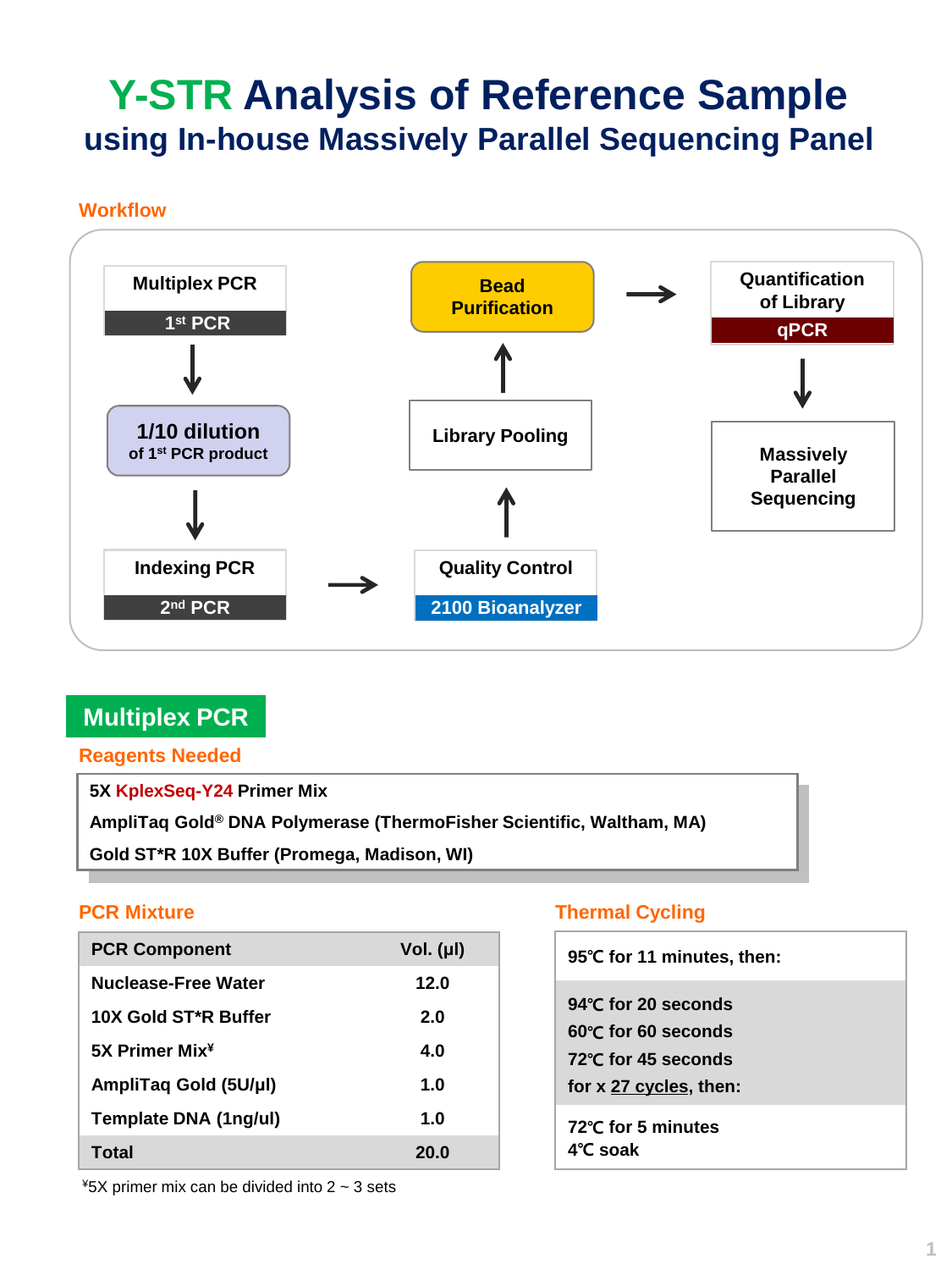# **Y-STR Analysis of Reference Sample using In-house MPS Panel (continued)**

# **Indexing PCR**

**Reagents Needed**

**Nextera® XT v2 index kit (Illumina® , Inc., San Diego, CA) AmpliTaq Gold® DNA Polymerase (ThermoFisher Scientific, Waltham, MA) Gold ST\*R 10X Buffer (Promega, Madison, WI)**

| <b>PCR Component</b>                     | Vol. $(\mu I)$ |
|------------------------------------------|----------------|
| Nuclease-Free Water                      | 12.5           |
| 10X Gold ST*R Buffer                     | 2.0            |
| Index $1$ (i7)                           | 2.0            |
| Index $2$ (i5)                           | 2.0            |
| AmpliTaq Gold (5U/µl)                    | 0.5            |
| 1/10 diluted 1 <sup>st</sup> PCR product | 1.0            |
| Total                                    | 20.0           |

### **PCR Mixture Contract Cycling Cycling**

| 95°C for 15 minutes, then:                                                                          |
|-----------------------------------------------------------------------------------------------------|
| 94 $\degree$ C for 20 seconds<br>61℃ for 30 seconds<br>72℃ for 45 seconds<br>for x 16 cycles, then: |
| 72℃ for 5 minutes<br>$4^\circ$ C soak                                                               |

# **Quality Control**

**Materials and Reagents Needed**

**Agilent 2100 Bioanalyzer (Agilent Technologies, Inc., Santa Clara, CA) Agilent DNA 1000 kit (Agilent Technologies, Inc., Santa Clara, CA)**

### **Protocol**

**According to the Agilent 2100 Bioanalyzer and DNA 1000 kit User's Manuals Finally, normalize each library to 10ng/ul and pool them in equal volume**